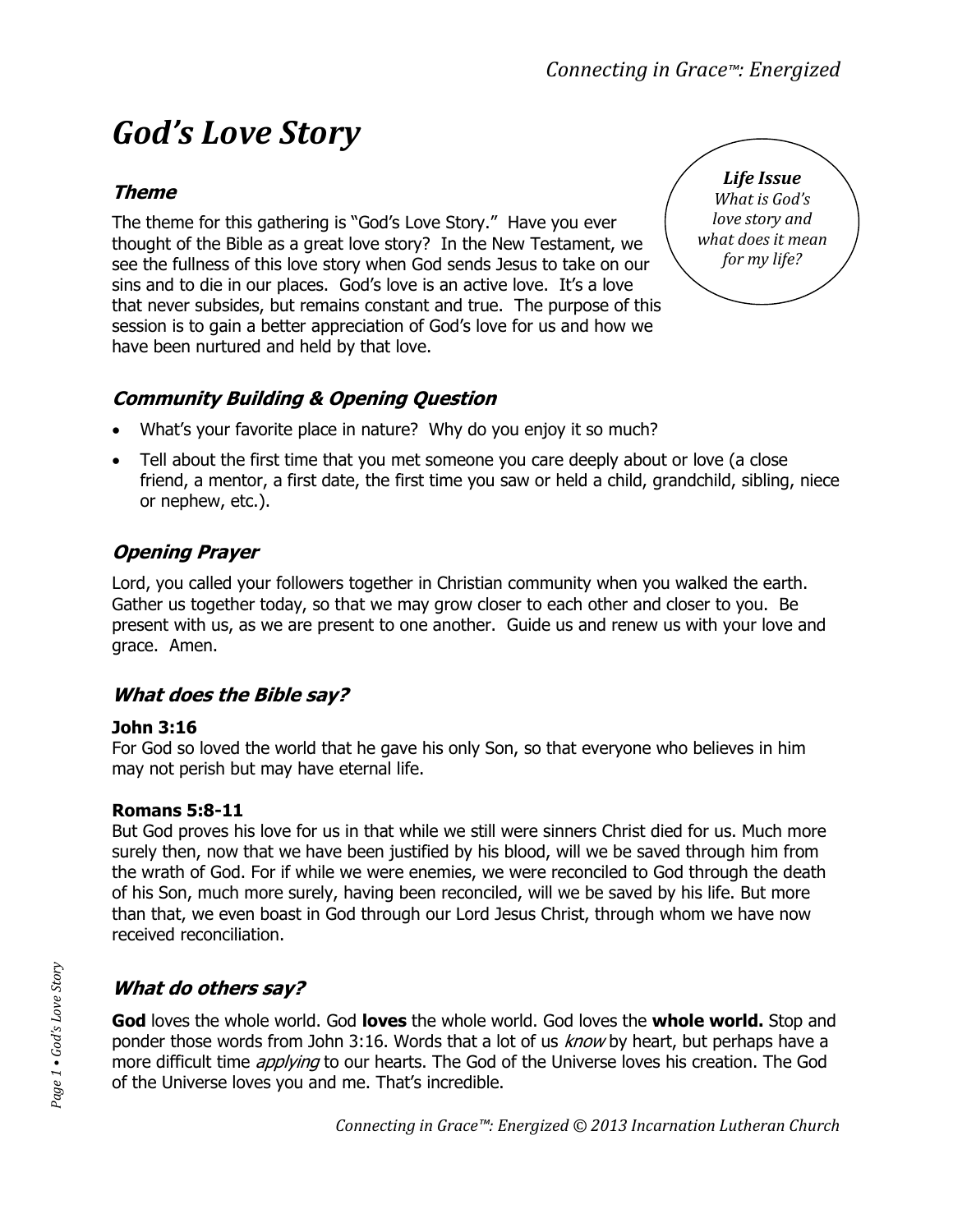The story of God's love is a story of faithfulness and pursuit. Faithfulness in that God's love for creation is unchanging. The story we have in the first book of the Bible, the book of Genesis, of God creating the universe, tells us over and over again that when God looked upon what he had created, God said it was good. In fact, at the end of the story of creation, the writer of the book of Genesis tells us: "God saw everything that he had made, and indeed, it was **very good.**" God's view of us is that each one of us is very good. God does not view any of us as a waste, as a throwaway, nor even as just possibly okay, but as very good, as someone God loves infinitely. That has been true throughout history. It will be true throughout the future. God loves his creation and sees it as very good.

God's love story is also a story of God's pursuit of his beloved creation as we continually forget God's love for us and go running off merrily ignoring God's activity in our lives. God's love story throughout the Old Testament is one of pursuing his people. From sending Moses to deliver them from slavery in Egypt, sending Nehemiah to rebuild Jerusalem, sending the prophet Hosea to be a living picture of God's love for his unfaithful people, the list of God's pursuits is long. Time after time, God pursues and forgives creation until finally God makes the ultimate sacrifice and sends his only Son to die for us. As the first chapter of the Gospel of John says: "And the Word became flesh and lived among us, and we have seen his glory, the glory as of a father's only son, full of grace and truth." (John 1:14). Or as another Bible version says this could be translated, "God pitched his tent next to ours" (Clarence Jordan, The Substance of Faith and other Cotton Patch Sermons, 1972). God's love story of faithfulness and pursuit is so incredible that God became flesh in the form of Jesus Christ and lived among us.

Martin Luther called John 3:16 the gospel in a nutshell, the Good News of God's love in a nutshell. If you want to express God's love story for us in just a few words, simply repeat these words:

#### **"For God so loved the world that he gave his only Son, so that everyone who believes in him may not perish but may have eternal life."**

This verse is about God's action. This verse is about God's nature. This verse is about God's incredible inclusiveness. We did not go searching for God. God came to us. God did not come to us to punish. God came to love. God does not just love in theory. God's love is a love of action, of giving, of dying for us.

The cliches the world tries to foist on us are almost endless. There is no free lunch. You get what you pay for. If it seems too good to be true, it is too good to be true. God helps those who help themselves. Pull yourself up by your bootstraps. Just do it. But those cliches could not be any more wrong when it comes to God's love story for us. God's love is a love we don't deserve, could never deserve, but through God's amazing grace it is given to us and to the whole world. Why wouldn't we want to share that Good News with everyone?

## **Think About…**

- As you read the John 3:16 passage, what words jump out at you? What thoughts come to mind?
- What ordinary, everyday things help you to remember God loves you?